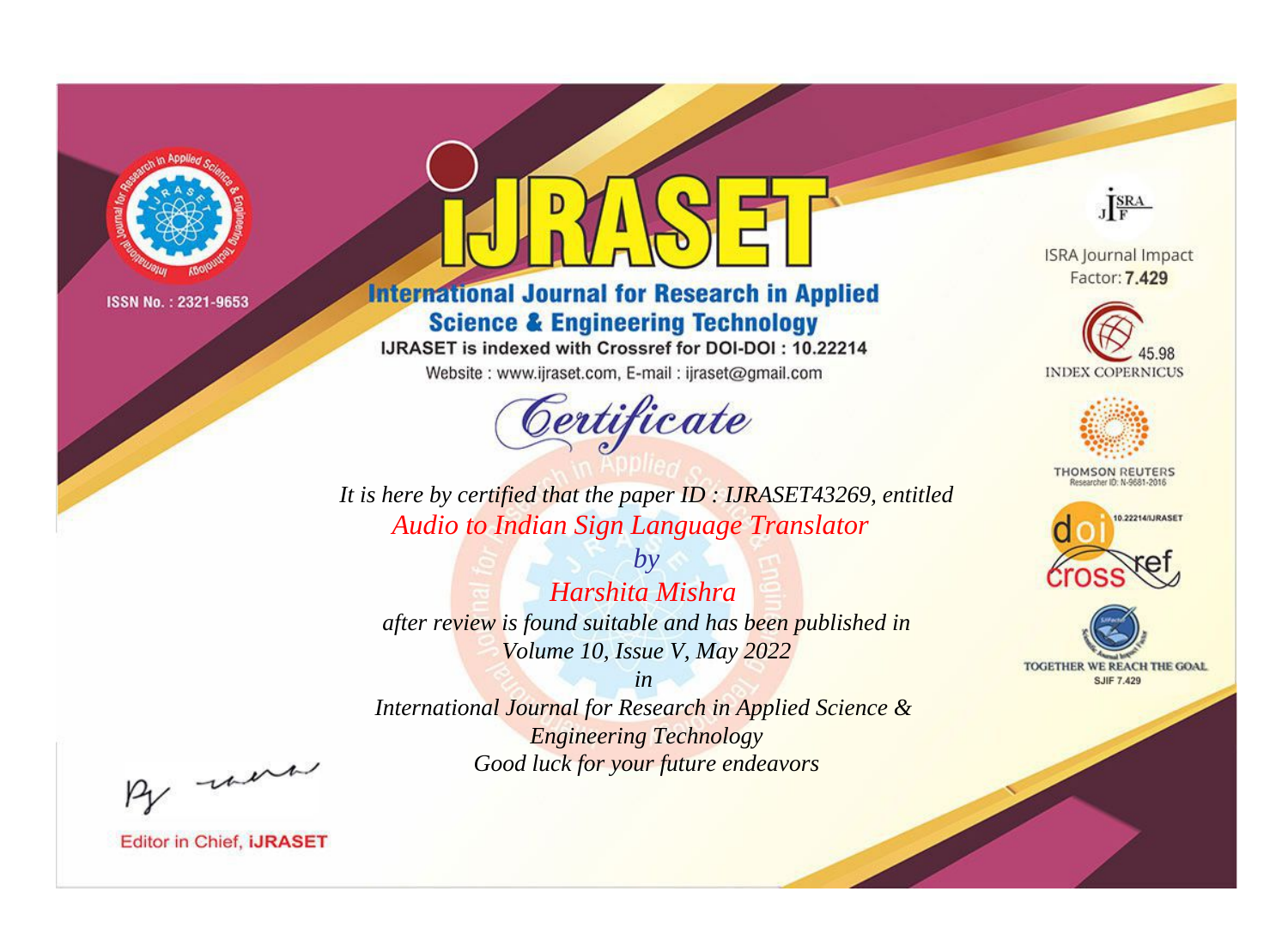

# **International Journal for Research in Applied Science & Engineering Technology**

IJRASET is indexed with Crossref for DOI-DOI: 10.22214

Website: www.ijraset.com, E-mail: ijraset@gmail.com



JERA

**ISRA Journal Impact** Factor: 7.429





**THOMSON REUTERS** 



TOGETHER WE REACH THE GOAL **SJIF 7.429** 

*It is here by certified that the paper ID : IJRASET43269, entitled Audio to Indian Sign Language Translator*

*by Mansi Sharma after review is found suitable and has been published in Volume 10, Issue V, May 2022*

*in* 

*International Journal for Research in Applied Science & Engineering Technology Good luck for your future endeavors*

By morn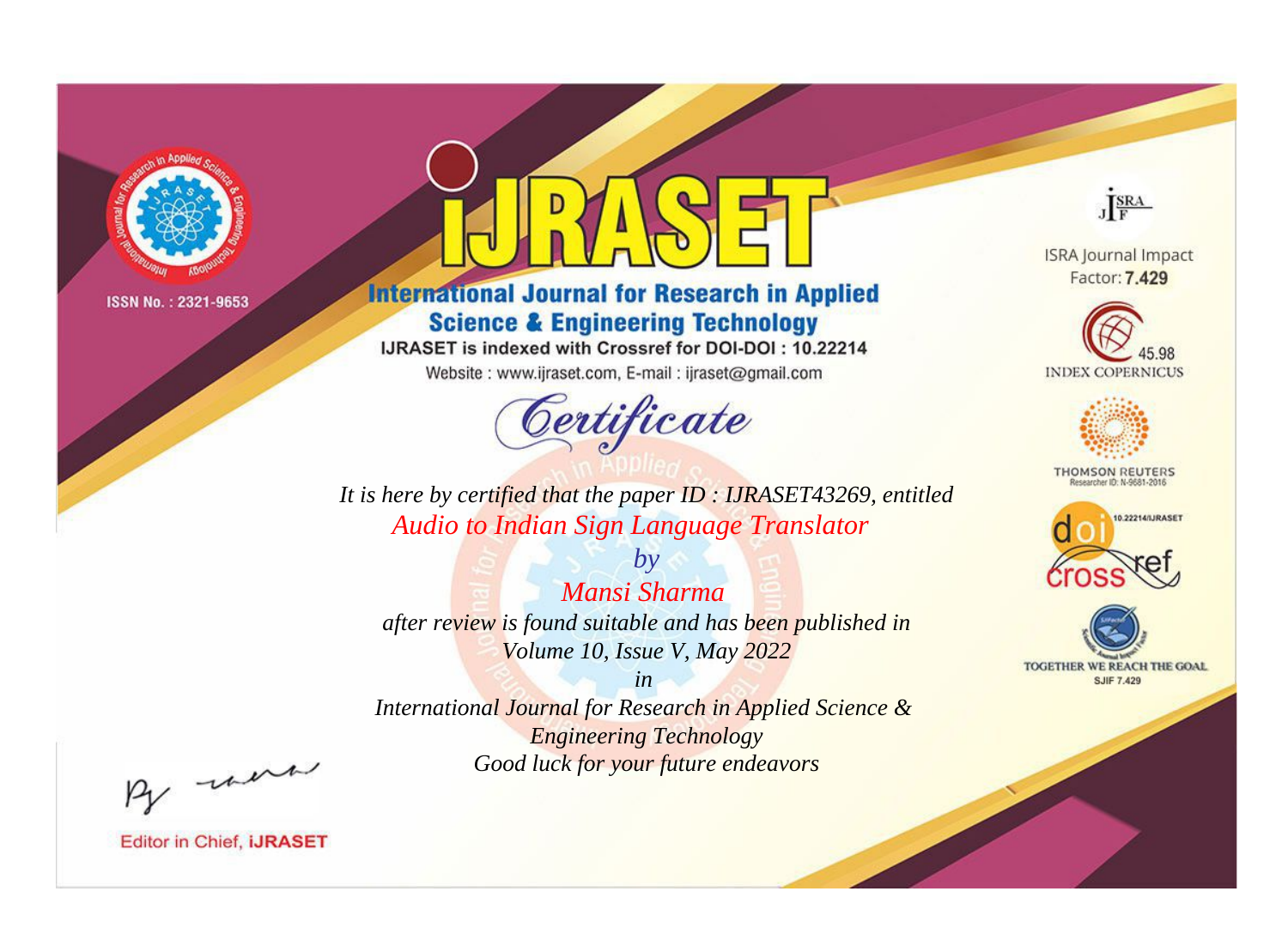

# **International Journal for Research in Applied Science & Engineering Technology**

IJRASET is indexed with Crossref for DOI-DOI: 10.22214

Website: www.ijraset.com, E-mail: ijraset@gmail.com



JERA

**ISRA Journal Impact** Factor: 7.429





**THOMSON REUTERS** 



TOGETHER WE REACH THE GOAL **SJIF 7.429** 

*It is here by certified that the paper ID : IJRASET43269, entitled Audio to Indian Sign Language Translator*

*by Muskan Ali Qureshi after review is found suitable and has been published in Volume 10, Issue V, May 2022*

*in International Journal for Research in Applied Science &* 

*Engineering Technology Good luck for your future endeavors*

By morn